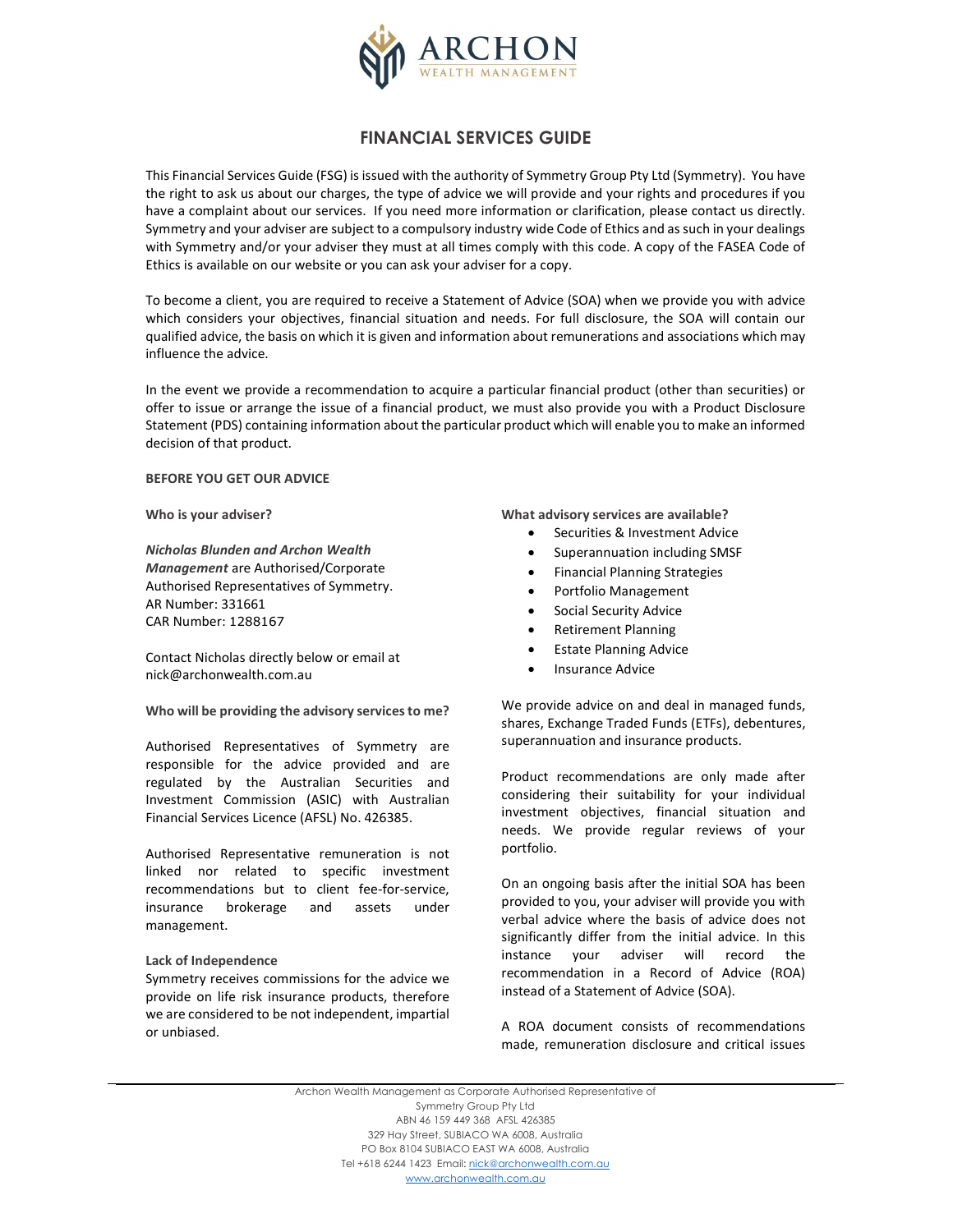relating to the advice. The ROA will be kept on file for 7 years from the date of the advice. You have a right to request a copy of these documents at any time.

How will I pay for these services?

Symmetry and their Authorised Representatives are remunerated in three simple ways.

- 1) Financial Advice For preparing financial plans, SOA's, ROA's and project driven advice my hourly rate is \$350 plus GST. An agreed flat rate is usually quoted for these services and is agreed upon with you prior to the commencement of your plan.
- 2) Asset Management Portfolio management may be either charged at an agreed flat fee or as a percentage of your investment portfolio and deducted monthly from your portfolio. Where an ROA is required and does not form part of your ongoing service arrangement, an hourly rate of \$350 (incl GST) is applicable.
- 3) Insurance Brokerage Upfront and ongoing commissions from insurance companies for insurance policies issued. Initial commission may be up to 66% of the initial annual premium. Ongoing commission may be up to 30% of the ongoing annual premium. Alternatively, a fee for service arrangement can be agreed upon by you and will always be quoted to you upfront.

Our calculation of fees is dependant on the level of service chosen by you.

Do you receive remuneration, commission, fees or other benefits in relation to providing the financial services to me and how is that calculated?

We fully disclose all fees, commissions and remuneration received by Symmetry and Authorised Representatives. You receive a SOA detailing remuneration prior to deciding on recommendations. The SOA fully discloses ongoing remuneration and any changes or deviation will be provided in writing via a new SOA. We require your written consent to acceptance of all fees.

You have a right to request further information in relation to the remuneration received by Symmetry and its Authorised Representatives at any time.

Symmetry does not receive "soft-dollar" compensation from product providers in the form of holidays or gifts to incentivise Authorised Representatives. However, for product training or required Continuing Professional Development (CPD) requirements Symmetry or its Authorised Representatives may receive a disclosed benefit from product providers by way of educational seminars, conferences or training days. Details of benefits above \$300 are maintained on a register at Symmetry and can be requested at any time.

By law, if your adviser holds a financial interest in a financial product or any interest or ownership in a financial product or recommendation to you, it must be declared and recorded in a register and where appropriate, this holding will be disclosed to you in the SOA or ROA. Where such holding is material or will create a potential conflict of interest please note that under the FASEA Code of Ethics your adviser will be required to decline providing services to you.

Symmetry is not owned by a bank, fund manager, insurance company or financial institution and there are no relationships to influence the advice provided by its Authorised Representatives.

### WHEN YOU GET OUR ADVICE

Do I get detailed information about actual commissions and other benefits my adviser gets from making the recommendations?

Yes. As explained above, you have the right to know about details of remunerations and other benefits your adviser receives for recommending investments or insurance products. All remuneration and other benefits received by the adviser from providing advice are clearly detailed in writing and given to you in the SOA at the time of advice and require your prior consent.

Will you give me advice that is suitable to my investment needs and financial circumstances?

Yes. To ensure the most suitable advice we need to find out your individual investment objectives, financial situation and needs before we provide our advice. In addition, under the requirements of the FASEA Code of Ethics we may also seek information about broader needs and objectives which may include information about family members and / or other relevant individuals where this information is essential to us providing advice in your best interest. Where the Authorised Representative cannot recommend any appropriate products or advises your best interest will not be served by him/her, they have a right to refuse provision of advice or services.

You have the right not to divulge this information to us, if you do not wish to do so. However please note